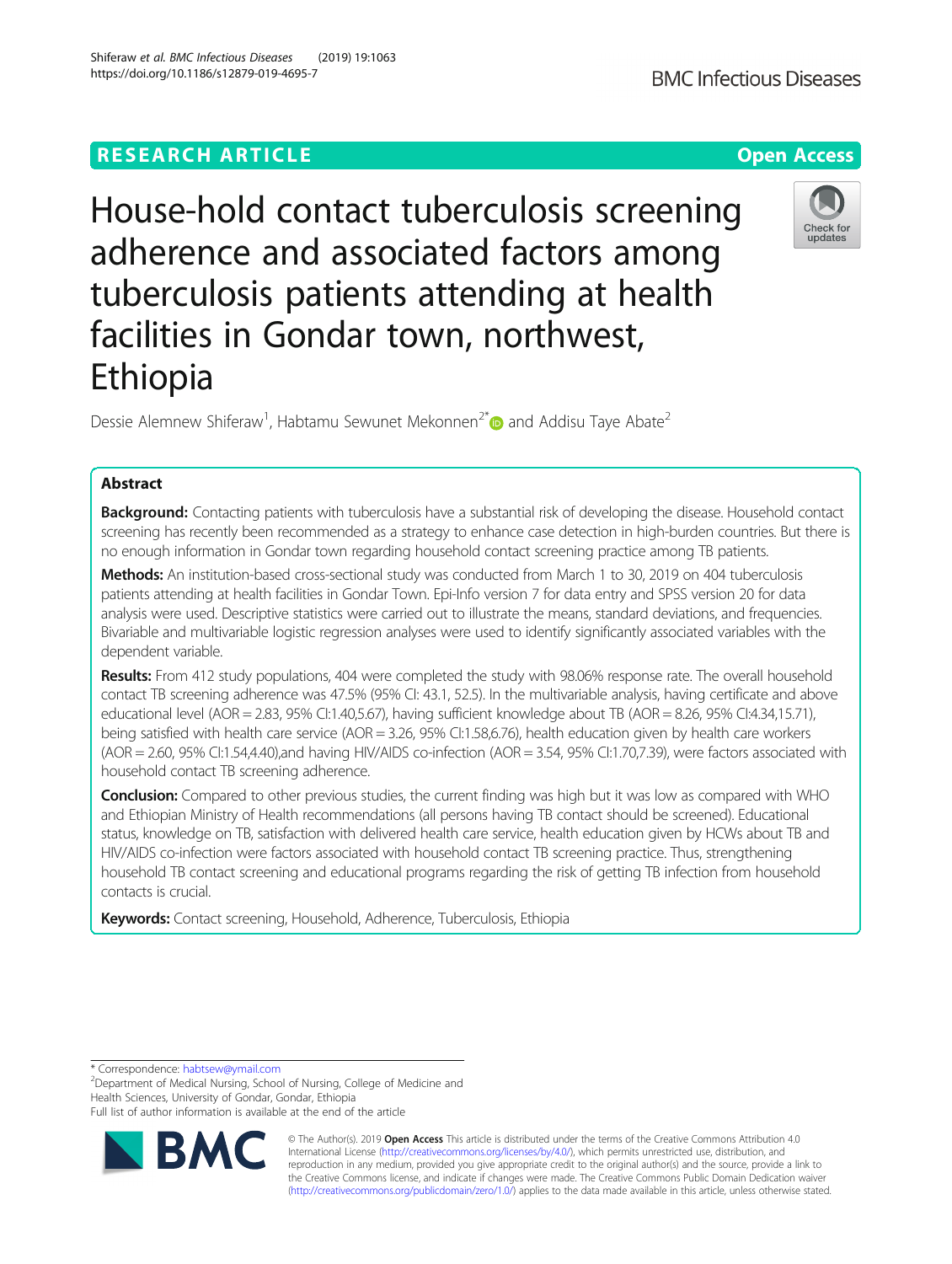### Background

Tuberculosis is an airborne contagious disease mainly caused by Mycobacterium tuberculosis. When TB-infected individuals cough, sneeze and shout; Mycobacterium in the suspended air can enter the respiratory system of a nearby healthy person. There are two types of TB named pulmonary and extrapulmonary. Pulmonary tuberculosis occurs when Mycobacterium tuberculosis primarily attacks the lungs. However, it can spread to other organs causing extrapulmonary TB [[1](#page-6-0)–[3](#page-6-0)].

Globally, there were an estimated 10.0 million new cases of TB disease (also known as active TB) in 2017. Even though, tuberculosis is an easily preventable and treatable disease, it remains a major cause of morbidity and mortality in many countries and an important public health problem of the world. TB is one of the top 10 causes of death and it is responsible for 1,600,000 TB related global deaths in 2017 [\[3\]](#page-6-0). A study conducted in New Delhi revealed that contacts of pulmonary positive TB patients have significantly higher infection rates as compared to contacts of pulmonary negative TB patients [\[4](#page-6-0)].

Ethiopia is one of the 30 high-TB and multidrug resistance TB-burden countries. According to the 2017 World Health Organization (WHO) report, Ethiopia is the 10th from 30th high TB and HIV burden countries with an incidence of 177 per 100,000 among all forms of TB. Thus, the government of Ethiopia has given due attention for the prevention and control of TB and it is the priority health program of the country's Health Sector Development Program (HSDP) but is not fast enough to achieve 2020 stop TB strategy [\[5\]](#page-6-0).

TB contact patients are the high-risk group to develop TB, especially children less than 5 years and people living with HIV are at higher risk  $[6-8]$  $[6-8]$  $[6-8]$  $[6-8]$ . Household contacts with active TB cases are at high risk of getting TB disease [[9](#page-6-0), [10](#page-7-0)]. Major challenges to the successful control of TB includes; timely diagnosis and adequate treatment of active TB (the index case), contact investigation (CI) or screening of persons in close contact with the index case, and treatment of latent tuberculosis infection (LTBI) to prevent its progression to active disease [\[10\]](#page-7-0). These three core ele-ments are the basis of TB control [\[11](#page-7-0)]. Contact investigation, as one of the core element, is an important policy of TB control and play an important role to decrease the incidence [[12](#page-7-0)].

The magnitude of TB screening adherence in Thailand, Southeast Nigeria, Gambo rural hospital, and urban districts of Amhara region in Ethiopia was 52, 23.6, 55.7, 33.7% respectively [\[13](#page-7-0)–[16](#page-7-0)]. Regarding the associated factors, marital status, religion, family income, relationship with contact, knowledge, sharing a bedroom and type of TB were significantly associated factors with TB screening adherence. Besides distance from health-care facilities, lack of transport, direct and indirect costs of health care all present barriers to access household contact screening [[15](#page-7-0)–[17](#page-7-0)].

Screening of specific risk groups like household contacts, have been part of the Stop TB Strategy since its launch in late 2012 [[18,](#page-7-0) [19](#page-7-0)]. Despite, household contact TB screening adherence is an important component to achieve the strategy of stop TB, there is no study conducted in Gondar town health facilities regarding household contact screening adherence on TB patients. Few studies conducted in Ethiopia were on the magnitude of household contact screening practice and othrs were limited in numbers of factors that influence household contact screening adherence. Therefore, the aim of this study was to assess the magnitude of household contact screening adherence and associated factors among TB patients attending at health facilities in Gondar Town.

### Methods

### Study design and period

An institution-based cross-sectional study was conducted from March 1 to 30, 2019.

# Study area

The study was conducted in Gondar town, Northwest Ethiopia. Gondar town is one of the historical towns in Ethiopia. It is found about 737-km away from Addis Ababa. In the town, there are one governmental specialized Hospital, eight governmental health centers, one private Hospital, and one private clinic, which delivers anti TB treatment and screening service. Currently, about 483 TB patients attend in these health facilities, of those 412 were adults and had household contact history.

### Source population

The source population constitutes all adult patients who have anti-TB treatment follow up at health institutions in Gondar town and had household contact.

### Study population

All adult patients with TB who had household contact, anti-TB treatment follow up at health facilities in Gondar town and found during the specified study period.

### Inclusion criteria

All adult patients with TB who had household contacts and anti-TB treatment follow up in Gondar town health facilities were included.

### Exclusion criteria

Adult patients with TB who had household contacts and were critically ill and unable to communicate, patients start treatment at the day of data collection.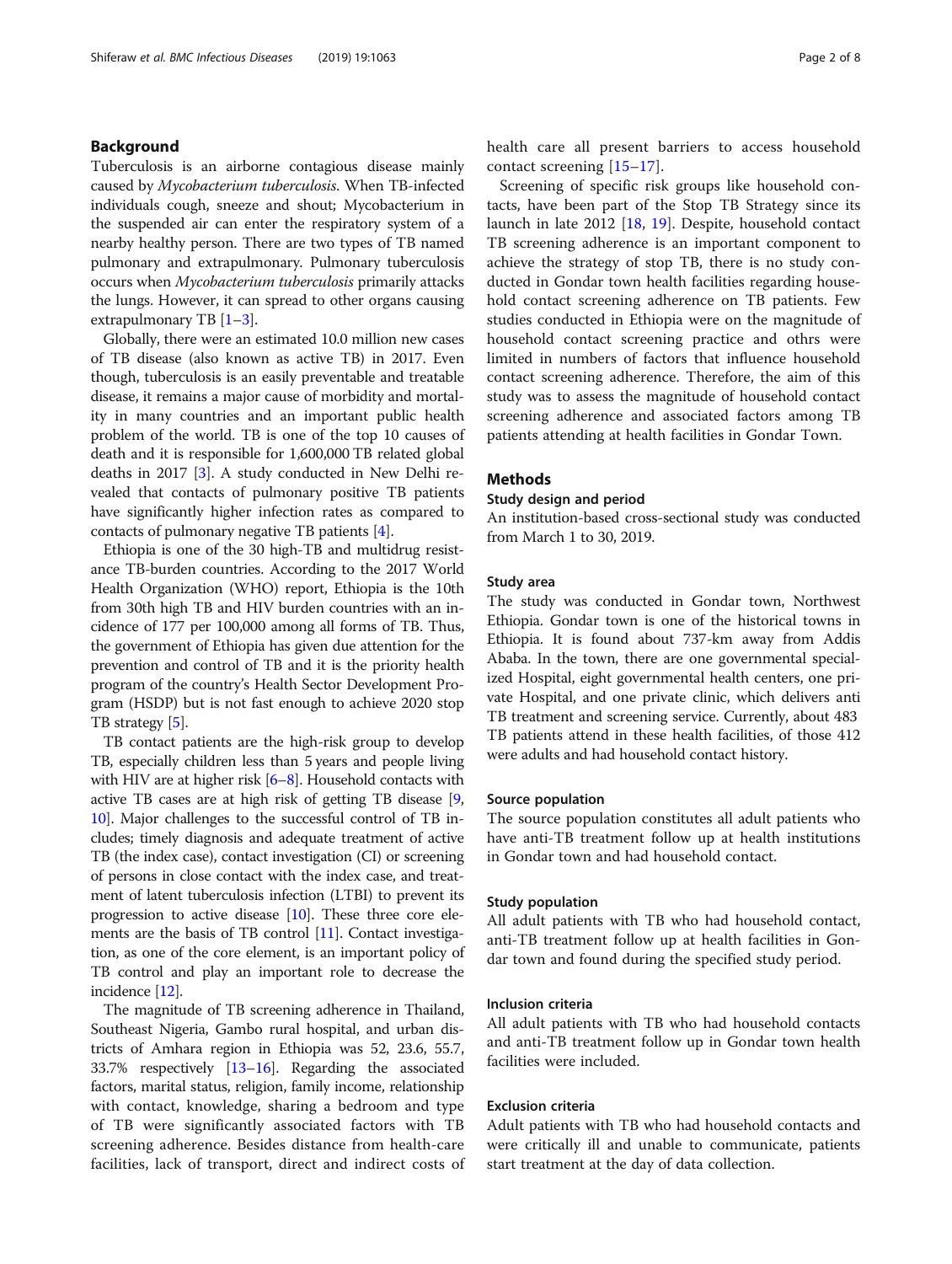### Sample size determination and sampling procedure

The sample size was determined using a single population proportion formula, taking 33.7% magnitude of household contact screening practice of a study conducted in Amhara Region, Northwest Ethiopia [\[16](#page-7-0)] with the following assumptions: 95% CI and 5% margin of error and by adding 10% none response rate. The total sample size was 379. The study populations were 412 closes to the calculated sample. So, all the study populations were included in the study.

# Operational definition

# Household contact

A person who shared the same enclosed living space for one or more nights with the index case during the 3 months before the commencement of the current treatment episode [[16](#page-7-0), [20](#page-7-0), [21](#page-7-0)].

### Household contact TB screening adherence

If the patient brought at least one household contact for TB screening and otherwise not-adherent [\[16](#page-7-0)].

### Patient with sufficient knowledge on TB

A patient who answered greater than or equal to 80% of the given TB related knowledge questions [\[16](#page-7-0)].

### HIV AIDS co-infection

Presence of confirmed HIV/AIDS along with TB [\[22](#page-7-0)].

### Waiting time

Time taken to get service after the arrival of health facilities [[13](#page-7-0)].

# Patients who were satisfied by the services delivered at health facilities

Those respondents who scored points  $\geq$  75% of the given satisfaction related questions otherwise unsatisfied [[23](#page-7-0), [24](#page-7-0)].

### Index case

Refers to TB patient who is initially diagnosed with infectious TB, and around him, contact investigation for a potentially exposed individual is indicated [[21\]](#page-7-0).

#### Data collection tool and procedures

A pre-tested and structured interviewer-administered questionnaire was used. First the questionnaire was prepared in the English language and it was translated to the local language (Amharic); then to ensure its consistency it was re-translated to English language by language expert. The questionnaire had five sections; Socio-demographic characteristics of the participants, practice, personal and behavioral factors of the participants, health care system-related factors, disease and treatment conditions associated with the practice. Participants medical documents were reviewed to collect information about the type of TB, date of diagnosis and HIV/AIDS infection status, and to confirm the verbal reports of contact schreening status. Participants were interviewed after briefly explained the study purpose and getting consent from each individual patient.

### Data quality assurance

To test the fitness of the questionnaire for the study settings, the questionnaire was pretested taking 5% of the sample (20 TB patients) in Addis Zemen Hospital and health center prior to the actual study. Two days training was given for data collectors and supervisors about the data collection tool and data collection procedures. The data were checked for its completeness and accuracy.

### Data processing and analysis

After data collection, a questionnaire was checked for completeness and consistency. The data were entered in to Epi-Info version 7 and then export to SPSS version 20 software for analysis. Descriptive statistics were carried out to illustrate the means, standard deviations, and frequencies. Tables and figures were used to display the findings. Binary logistic regression analysis was done to identify variables having a significant association with the dependent variable. Then control the effect of confounding, all independent variables with a  $p$ -value less than 0.2 in the bivariate analysis were again entered to multivariable logistic regression. Finally, variables with P-value less than 0.05 considered as significantly associated factors. Hosmer and Lemeshow goodness of fit test was used for model fitness.

### Results

### Socio-demographic characteristics of respondents

From 412 study participants, 404 were complete the study with 98.06% response rate. Among the participants, 144 (35.6%) were in the age group of 20–29 years, with the mean age of 35.75 years (±14.28 standard deviation). Two hundred twenty-one (54.7%) males. Two hundred (49.5%) of the participants were married and majority 386 (95.5%) were Amhara by Ethnicity. One hundred thirty-two (32.7%) were merchant by occupation122(30.2%) participants had a primary school educational status. From all study participants, 283 (70%) had  $>$  = 1001 ETB average monthly income. About 210 (52%) of respondents had contact relationship with their son/daughter (Table [1\)](#page-3-0).

# Personal, health care system and disease-related characteristics

From a total of 404 study participants, 285 (70.5%) had sufficient knowledge about TB. Concerning to causes of TB 209(51.7%) believed that bacteria cause it and 348(86.1%) of them perceived as TB is transmitted through infectious droplets released from TB patients. Majority, 332(82.2%) of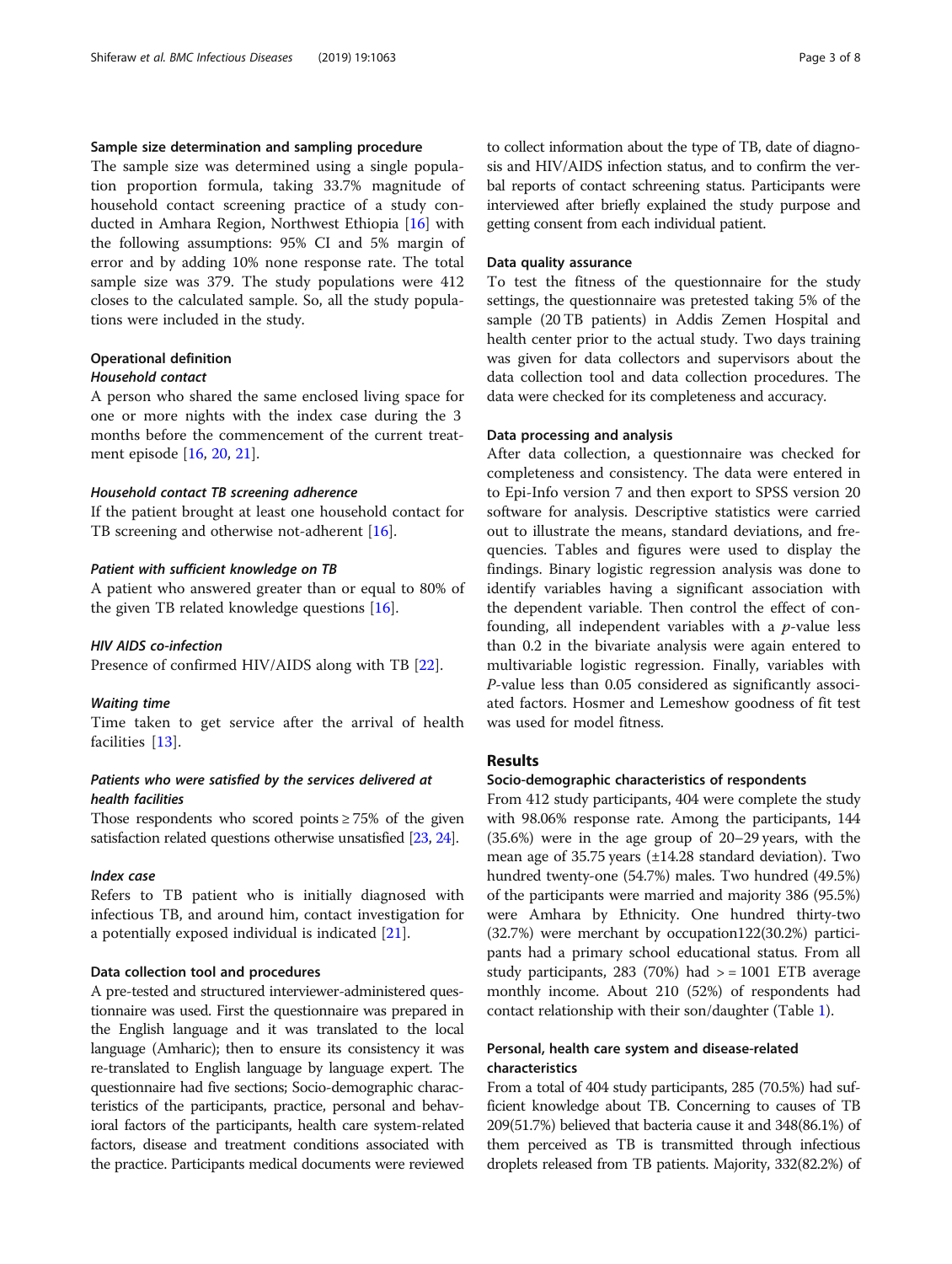<span id="page-3-0"></span>

| Table 1 Socio-demographic characteristics of Tuberculosis |
|-----------------------------------------------------------|
| patients attending at health facilities in Gondar Town,   |
| Northwest Ethiopia, March 2019 ( $n = 404$ )              |

| Variables                                           | Frequency (n) | Percent (%) |
|-----------------------------------------------------|---------------|-------------|
| Age                                                 |               |             |
| < 20                                                | 17            | 4.2         |
| $20 - 29$                                           | 144           | 35.6        |
| $30 - 39$                                           | 108           | 26.7        |
| $40 - 49$                                           | 61            | 15.1        |
| $> = 50$                                            | 74            | 18.3        |
| Sex                                                 |               |             |
| Male                                                | 221           | 54.7        |
| Female                                              | 183           | 45.3        |
| Marital status                                      |               |             |
| Single                                              | 147           | 36.4        |
| Married                                             | 200           | 49.5        |
| Divorced                                            | 43            | 10.6        |
| Widowed                                             | 14            | 3.5         |
| Ethnicity                                           |               |             |
| Amhara                                              | 395           | 97.77       |
| Oromo                                               | 9             | 2.2         |
| <b>Educational status</b>                           |               |             |
| No formal education                                 | 110           | 27.2        |
| Primary                                             | 122           | 30.2        |
| Secondary                                           | 83            | 20.5        |
| Certificate and above                               | 89            | 22.0        |
| Occupation                                          |               |             |
| Governmental Employed                               | 68            | 16.8        |
| Farmer                                              | 56            | 13.9        |
| Merchant                                            | 132           | 32.7        |
| Student                                             | 69            | 17.1        |
| Housewife                                           | 59            | 14.6        |
| Daily laborer                                       | 20            | 5           |
| Family monthly income(Ethiopian Birr)               |               |             |
| $\leq$ = 300                                        | 27            | 6.7         |
| $301 - 600$                                         | 38            | 9.4         |
| $601 - 1000$                                        | 56            | 13.9        |
| $> = 1001$                                          | 183           | 70          |
| Relationship of household contacts with respondents |               |             |
| Spouse                                              | 184           | 45.5        |
| Father                                              | 56            | 13.9        |
| Mother                                              | 96            | 23.8        |
| Sister/brothers                                     | 32            | 7.9         |
| Relatives                                           | 52            | 12.9        |
| Son/daughter                                        | 210           | 52.0        |
| Friends                                             | 97            | 24          |

the participants were satisfied with TB clinic service. Two hundred (49.5%) and 152(37.6%) were patients with drugsensitive Pulmonary Tuberculosis (PTB) and drug-sensitive extrapulmonary tuberculosis (EPTB) respectively. Two hundred forty (59.4%) participants were on a continuation phase of anti TB treatment. Regarding HIV/AIDS coinfection status of the participants, 60(14.9%) of were HIV infected along with TB. (Table 2).

# Household contact TB screening adherence

In this study, the overall prevalence of household contact screening adherence was 47.5% (95% CI: 43.1, 52.5). The mean number of household contacts of participants was 3.56 with a Standard Deviation of ±2.09 and the

Table 2 Personal, Health care system-related characteristics of respondents, health facilities in Gondar Town, Northwest Ethiopia, March  $2019(n = 404)$ 

| Variables                                                      | Frequency(n) | Percent (%) |
|----------------------------------------------------------------|--------------|-------------|
| Knowledge of TB                                                |              |             |
| Sufficient                                                     | 285          | 70.5        |
| Insufficient                                                   | 119          | 29.5        |
| Patient satisfaction by service delivered at health facilities |              |             |
| Satisfied                                                      | 335          | 82.9        |
| Unsatisfied                                                    | 69           | 17.1        |
| Type of health facility                                        |              |             |
| Governmental hospital                                          | 130          | 32.2        |
| Governmental health center                                     | 250          | 61.9        |
| Private hospital                                               | 11           | 2.7         |
| Private clinic                                                 | 13           | 3.2         |
| Mode of transportation                                         |              |             |
| On foot                                                        | 222          | 55.0        |
| Public transport                                               | 182          | 45.0        |
| Health education about TB                                      |              |             |
| Yes                                                            | 253          | 62.6        |
| No                                                             | 151          | 37.4        |
| Waiting time at TB clinic                                      |              |             |
| $< 60$ min                                                     | 332          | 82.2        |
| $> = 60$ min                                                   | 72           | 17.8        |
| Type of TB                                                     |              |             |
| Drug sensitive PTB                                             | 200          | 49.5        |
| Drug sensitive EPTB                                            | 152          | 37.6        |
| <b>MDR TB</b>                                                  | 52           | 12.9        |
| Phase of TB treatment                                          |              |             |
| Intensive phase                                                | 164          | 40.6        |
| Continuation phase                                             | 240          | 59.4        |
| HIV co -infection                                              |              |             |
| Yes                                                            | 60           | 14.9        |
| No                                                             | 344          | 85.1        |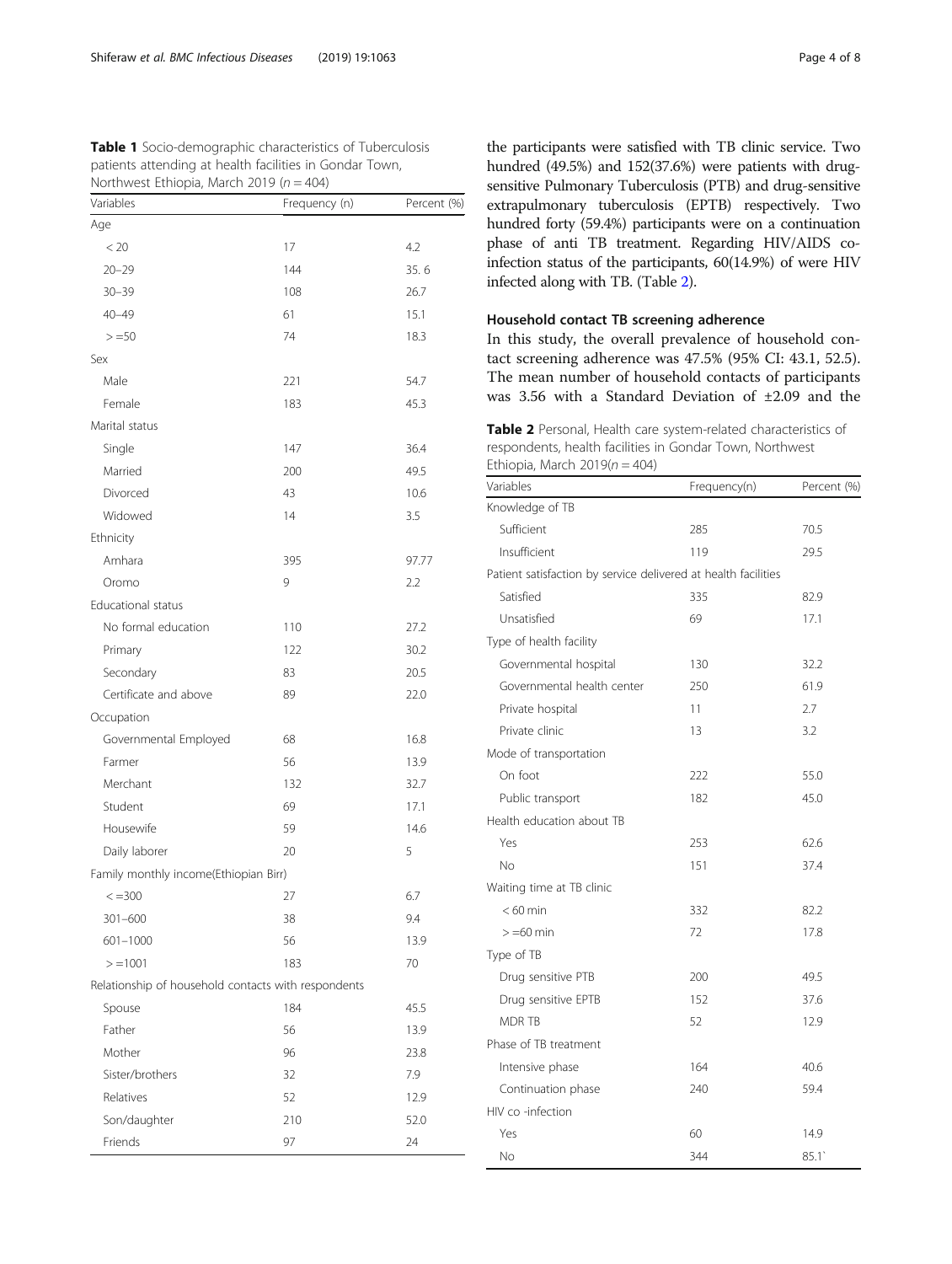mean number of household contacts brought for screening purpose was 2.16 with Standard Deviation of ±1.24.

# Factors associated with household contact TB screening adherence

In the bivariable logistic regression analysis, household contact-screening adherence was significantly associated with educational status, knowledge about TB, health education given by health care workers about TB, patient satisfaction by health facilities service, type of tuberculosis, and HIV/AIDS co-infection.

However, in multivariable logistic regression, educational status, knowledge about TB, health education is given by health care workers about TB, patient satisfaction by health facilities service, and HIV/AIDS co-infection were significantly associated with household contact screening practice. Participants who had a certificate and above educational level were nearly three times more likely to practice household contact screening as compared with who were not formally educated (AOR = 2.82, 95% CI: 1.40, 5.67). Patients with sufficient knowledge on TB were eight times (AOR = 8.26, 95%CI: 4.34, 15.72) more likely to practice household contact screening as compared with who had insufficient knowledge. Participants who were satisfied by delivered health care services were three times (AOR = 3.26, 95% CI: 1.58, 6.76) more likely to practice household contact screening as compared to patients who were not satisfied.

Patients who took health education from HCWs were nearly three times (AOR = 2.60, 95% CI: 1.54, 4.40) more likely to practice household contact screening as compared to patients who did not take health education. Patients who had HIV/AIDS co-infection were 3.5 times (AOR = 3.54, 95% CI: 1.70, 7.39) more likely to practice household contact screening as compared to patients who had no HIV/AIDS co-infection (Table [3\)](#page-5-0).

# **Discussion**

The overall household contact screening practice was 47.5% (95% CI:42.2,52.2). The finding was in-line with the practice level reported in Bangkok, Thailand (52%) [[13](#page-7-0)]. This finding was exceeded the findings of Enugu and Ebonyi States, Southeast Nigeria and in Amhara region (23.6, 33.7%,) respectively [\[14,](#page-7-0) [16\]](#page-7-0). The possible explanations could be differences in socio-cultural status of the index cases and health policy and health care system in the countries as well in study settings. The study in Southeast Nigeria was done only in governmental facilities but the current study was done in both governmental and private facilities. Besides, it could be due to time period in which studies in South Nigeria and Amhara region were done before 5 years In contrast, it was lower compared to a study done from Gambo Rural Hospital, Ethiopia which showed that 55.7% of the index cases brought at least one household contact for screening [[15](#page-7-0)]. This difference might be due to the study design and source of information differences for the studies. The study done in Gambo rural Hospital was done by logbook review/taking secondary data and it was done only in governmental hospital but the current study is the primary data and it was done in both governmental and private Hospitals and health centers.

Educational status of respondents was significantly associated with household contact screening practice. Tuberculosis patients who had a certificate and above level of education were nearly three times more likely to practice household contact screening as compared to who had no formal education. This might be due to educated individuals read and listen to routine distributed information on TB through different media and easily understand risks for TB transmission and the benefits of contact investigation [[16](#page-7-0)].

In this study, Knowledge of participants about TB and its' treatment were found to be the factor for household contact tuberculosis screening practice. Thus, patients who had sufficient knowledge about tuberculosis were eight times more likely to practice household contact screening as compared to who had insufficient knowledge about TB. The Comparable finding was obtained from a study conducted in Amhara region, Northern Ethiopia two times more likely [[16\]](#page-7-0). And in Bangkok, Thailand five times more likely to practice household contact tuberculosis screening as compared with who had no sufficient knowledge [[13](#page-7-0)]. It was also consistent within Enugu, Southeast Nigeria revealed that knowledge about contact tracing has significant association on household contact screening practice [\[25](#page-7-0)].

Participants who had sufficient knowledge about TB had a good understanding of the risks of household contact for tuberculosis and the benefit of bringing household contact to TB screening among tuberculosis patients might contribute to their practice. In this study, patient satisfaction by health facilities service, plays a crucial role to practice household contact screening. Patients who were satisfied by health care service were three times more likely to practice household contact screening as compared to patients who were not satisfied. This might be because health care service satisfaction at health facilities might increase healthcare-seeking behavior among TB patients.

Health education given by HCWs was significantly associated with household contact TB screening adherence, as patients who took health education, were three times more likely to adhere to household contact screening. A similar study conducted in Vietnam showed that majority of the patients went for screening as a result of instructions provided by the health education [[26](#page-7-0)]. This finding was also shown in another study done in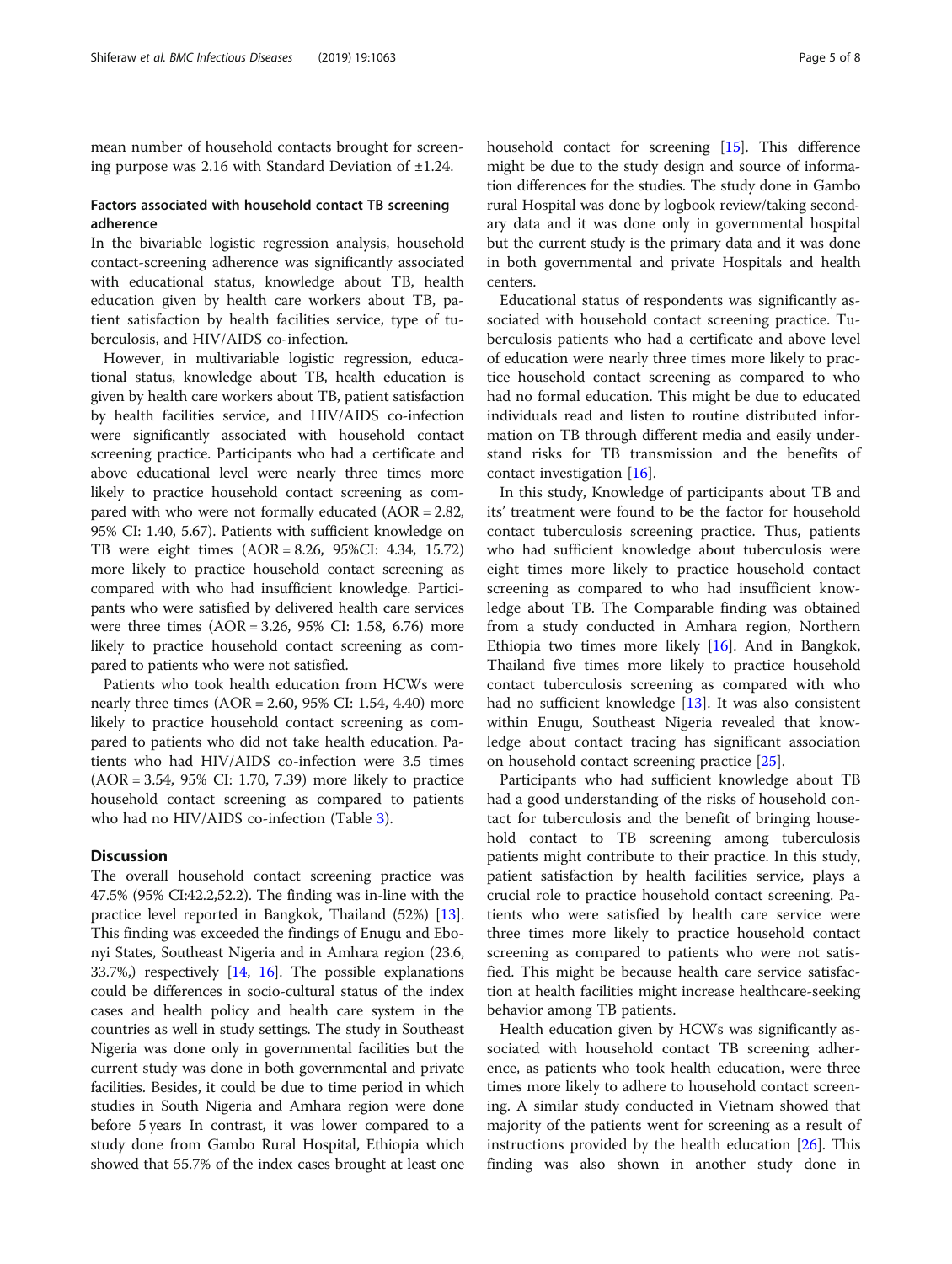<span id="page-5-0"></span>Table 3 Bivariable and Multivariable logistic regression analysis of factors for household contact screening adherence, health facilities in Gondar Town, North West Ethiopia, March 2019 ( $n = 404$ )

| Variable                                    | HHCS adherence |        | COR (95% CI)      | AOR (95% CI)       |
|---------------------------------------------|----------------|--------|-------------------|--------------------|
|                                             | Yes            | No     |                   |                    |
| Educational status                          |                |        |                   |                    |
| No formal education                         | 46             | 64     | $\mathbf{1}$      | $\mathbf{1}$       |
| Primary education                           | 54             | 68     | 1.11 (0.66,1.86)  | 1.03(0.54,1.93)    |
| Secondary education                         | 37             | 46     | 1.12 (0.63,1.99)  | 1.09(0.54,2.20)    |
| Certificate and above                       | 55             | 34     | 2.25(1.27,3.99)   | 2.82(1.40,5.67)**  |
| Marital status                              |                |        |                   |                    |
| Single                                      | 67             | 80     | $\mathbf{1}$      | 1                  |
| Married                                     | 103            | 97     | 0.79(0.52, 1.21)  | 0.88(0.6, 2.01)    |
| Divorced                                    | 15             | 28     | 1.56(0.77, 3.17)  | 1.70(0.90,4.11)    |
| Widowed                                     | 7              | 7      | 0.84(0.28, 2.51)  | 1.47(0.36, 3.22)   |
| Family monthly income (Ethiopian Birr)      |                |        |                   |                    |
| $\leq$ = 300                                | 8              | 19     | 2.33(0.99, 5.49)  | 2.60(0.89, 6.54)   |
| $301 - 600$                                 | 16             | 22     | 1.35(0.68, 2.67)  | 2.92(0.78, 3.70)   |
| $601 - 1000$                                | 28             | 28     | 0.98(0.55, 1.74)  | 0.83(0.66, 2.03)   |
| $> = 1001$                                  | 140            | 143    | $\overline{1}$    | $\mathbf{1}$       |
| Type of health facility                     |                |        |                   |                    |
| Governmental hospital                       | 63             | 67     | 1                 | $\mathbf{1}$       |
| Governmental health center                  | 118            | 132    | 1.05(0.69,1.61)   | 1.45(0.77,1.82)    |
| Private hospital                            | 5              | 6      | 1.13(0.33, 3.88)  | 1.92(0.46,4.14)    |
| Private clinic                              | 6              | 7      | 1.10(0.35, 3.44)  | 1.32(0.60, 3.99)   |
| Mode of transportation                      |                |        |                   |                    |
| On foot                                     | 97             | 129    | 1.65(0.98,2.45)   | 1.74(0.85,3.33)    |
| Public transport                            | 99             | 3      | $\mathbf{1}$      | $\mathbf{1}$       |
| Knowledge on TB                             |                |        |                   |                    |
| Sufficient                                  | 176            | 109    | 10.39(5.83,18.53) | 8.26(4.34,15.72)** |
| Insufficient                                | 16             | 103    | $\mathbf{1}$      | $\mathbf{1}$       |
| Patient satisfaction by health care service |                |        |                   |                    |
| Yes                                         | 178            | 157    | 4.45(2.39,8.32)   | 3.26(1.58,6.76)**  |
| No                                          | 14             | 55     | $\mathbf{1}$      | 1                  |
| Health education about TB by HCW            |                |        |                   |                    |
| Yes                                         | 155            | 98     | 4.87(3.11,7.63)   | 2.60(1.54,4.40)**  |
| No                                          | 37             | 114    | $\mathbf{1}$      | 1                  |
| Type of Tuberculosis                        |                |        |                   |                    |
| Drug-sensitive PTB                          | 93             | 107    | $\mathbf{1}$      | $\mathbf{1}$       |
| Drug-sensitive EPTB                         | 65             | 87     | 0.86(0.56, 1.31)  | 1.09(0.65, 1.83)   |
| MDR TB                                      | 34             | 18     | 2.17(1.15, 4.10)  | 1.54(0.72,3.31)    |
| Phase of TB treatment                       |                |        |                   |                    |
| Intensive phase                             | 69             | 95     | 1.45(0.97, 2.16)  | 1.67(0.70(2.63)    |
| Continuation phase                          | 123            | 117    | 1                 | 1                  |
| HIV/AIDS co infection                       |                |        |                   |                    |
| Yes                                         | 40             | $20\,$ | 2.53(1.42,4.50)   | 3.54(1.70,7.39)**  |
| $\rm No$                                    | 152            | 192    | $\mathbf{1}$      | $\mathbf{1}$       |

Key: HHCS-household contact screening,  $**$  = significant with  $p < 0.005$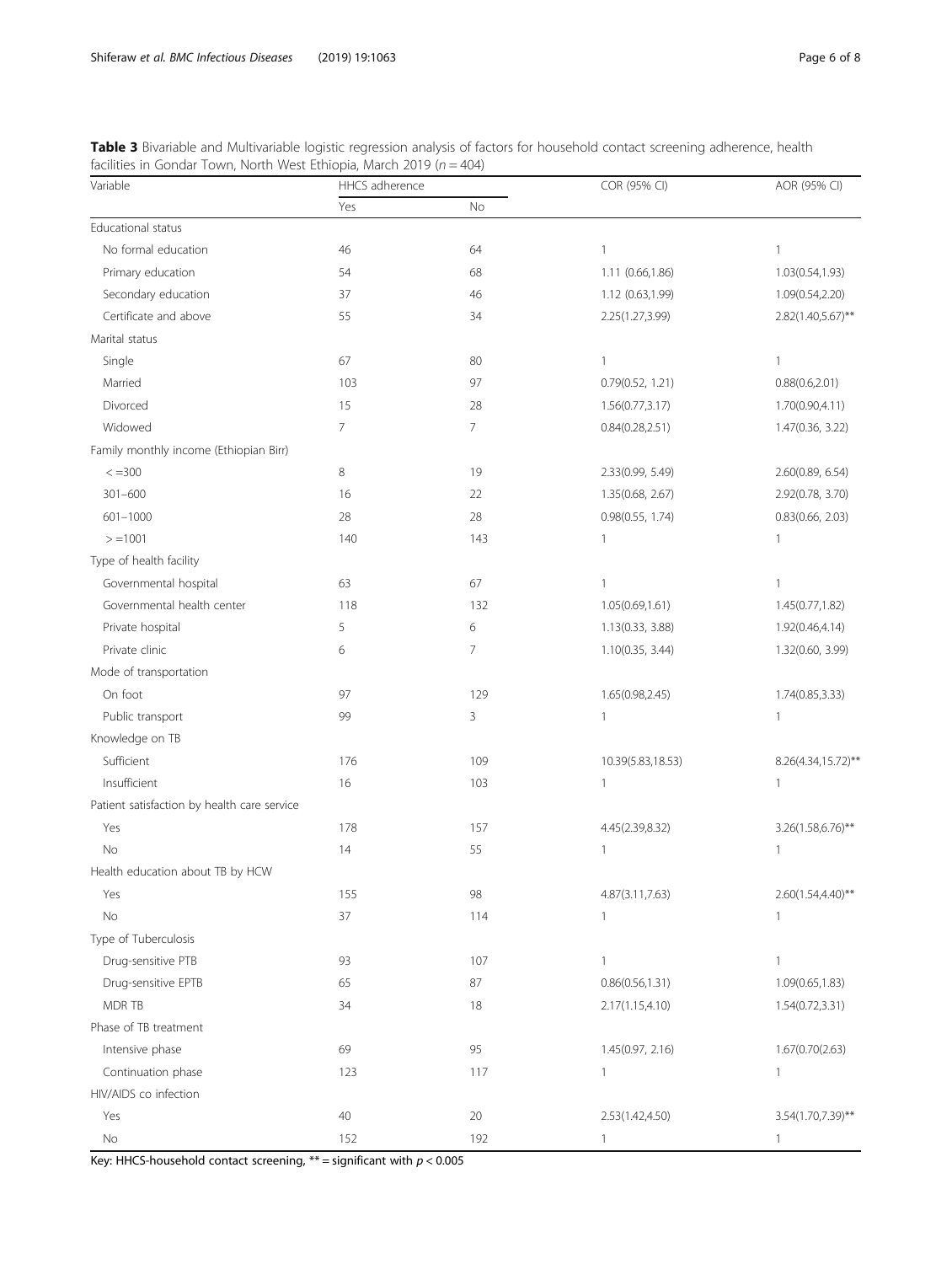<span id="page-6-0"></span>Southeast Nigeria [\[25\]](#page-7-0). This finding was also consistent with a study conducted in Northern Ethiopia. It revealed that awareness creation about contact tracing has a significant association with household contact screening adherence [[16\]](#page-7-0). This might be due to health education about TB at health facilities that focus on signs and symptoms of TB, the advantage of early screening and TB infection prevention techniques so those awareness creation activities might increase household contact TB screening practice among TB patients.

In this study, the household contact TB screening adherence among HIV infected participants was nearly four times more likely to practice household contact TB screening as compared with non-infected participants. This might be since HIV infected patients have regular visits to a health facility for antiretroviral therapy follow up. This implies that when patients came to health facilities frequently, their awareness about household contact screening practice also increased.

### Limitations of the study

In this study there may be social desirability bias from participants towards which they assumed good response even though; we tried to overcome by select data collectors from health professionals working outside the TB clinic. In addition, this study did not included the determinant factors of household TB contact members.

# Conclusion

The overall household contact TB screening practice was 47.5% (95% CI: 43.1, 52.5). As compared to other previous studies findings, household contact screening practice among tuberculosis patients attending in Gondar Town health facilities was high but it was low as compared with WHO and Ethiopian Ministry of Health recommendations. Educational status, knowledge on TB, satisfaction with delivered health care service, health education given by HCWs about TB and HIV/AIDS coinfection were factors associated with household contact TB screening practice. Therefore, strengthening household TB contact screening and educational programs regarding the risk of getting TB infection from household contacts is mandatory.

### Abbreviations

AOR: Adjusted Odds Ratio; CI: Confidence Interval; COR: Crude Odds Ratio; EPT: Extrapulmonary Tuberculosis; HCW: Health Care Worker; HIV: Human Immune Deficiency Virus; HIV/AIDS: Human Immune Deficiency Virus/ Acquired Immuno-deficiency syndrome; HSDP: Health Sector Development Program; MDR-TB: Multidrug Resistance Tuberculosis; OR: Odds Ratio; PTB: Pulmonary Tuberculosis; SD: Standard Deviation; SPSS: Statistical Package for Social Sciences; TB: Tuberculosis; WHO: World Health Organization

#### Acknowledgments

Authors would like to express our gratitude to Amhara Regional Health Bureau for the fund and the University of Gondar College of Medicine and Health Science School of Nursing Research and Ethical Review Committee for the approval of the ethical clearance. The authors would like to thank data collectors and supervisors for their commitment and the study participants for their valuable information.

#### Ethical approval and consent to participate

Ethical clearance was obtained from the ethical review committee of the School of nursing on behalf of the University of Gondar. An official letter was obtained from the School of nursing and was communicated with the selected health facilities in Gondar town. Participants were asked to involve in the study voluntarily and told as they had a right to withdraw at any time from the study without any consideration. The data were collected only after they gave their written consent to participate. Interview was performed at a suitable and secured place for respondents. Participants were guaranteed for confidentiality and they were assured that identifying information would not be made available to anyone who is not directly involved.

### Consent to publish

Not Applicable.

#### Authors' contributions

DAS designed the study, developed the proposal, participated in the data collection, performed analysis, and drafted the manuscript. HSM and ATA approved the proposal with revisions, participated in data analysis and revised subsequent drafts of the manuscript. All authors read and approved the final manuscript.

### Funding

This study was funded by the Amhara Regional Health Bureau. However, the funder had no role in study design, data collection, analysis, preparation of the manuscript and decision to publish.

#### Availability of data and materials

The raw data would not be provided for the reason of protecting patients' confidentiality. But the summary data are available in the main document.

#### Competing interests

The authors declare that they have no competing interest.

#### Author details

<sup>1</sup>Department of Nursing, Debre-Tabor Health Science College, Debre-Tabor, Ethiopia. <sup>2</sup> Department of Medical Nursing, School of Nursing, College of Medicine and Health Sciences, University of Gondar, Gondar, Ethiopia.

### Received: 24 July 2019 Accepted: 9 December 2019

#### References

- 1. Chinenye NM. Evaluation of Knowledge, Attitude and Practices of TB Diagnosed Patients in Rwanda towards TB Infection. Case of TB Diagnosed Patients in Kigali Urban and Rural Health Facilities. Int J Sci Res Publ. 2015;5(8).
- 2. Thorn P. Overcoming tuberculosis: a handbook for patients. London: Stop TB partnership; 2007. [http://www.stoptb.org/assets/documents/resources/](http://www.stoptb.org/assets/documents/resources/publications/acsm/overcomingTB.pdf) [publications/acsm/overcomingTB.pdf.](http://www.stoptb.org/assets/documents/resources/publications/acsm/overcomingTB.pdf)
- 3. Organization WH. Global tuberculosis report 2017. 2017. Google Scholar 2018.
- 4. Dhingra V, Rajpal S, Aggarwal N, Taneja D. Tuberculosis trend among household contacts of TB patients. Indian J Community Med. 2004;29:44–8.
- 5. Institute Ethiopian Public Health Institute. Implementation guideline for GeneXpert MTB/RIF assay in Ethiopia. 2014. [http://www.ephi.gov.et/images/](http://www.ephi.gov.et/images/pictures/Implementation%20Guideline%20for%20%20GeneXpert%20MTBRIF%20Assay%20in%20%20Ethiopia%20Nov%2003%202....pdf) [pictures/Implementation%20Guideline%20for%20%20GeneXpert%2](http://www.ephi.gov.et/images/pictures/Implementation%20Guideline%20for%20%20GeneXpert%20MTBRIF%20Assay%20in%20%20Ethiopia%20Nov%2003%202....pdf) [0MTBRIF%20Assay%20in%20%20Ethiopia%20Nov%2003%202....pdf.](http://www.ephi.gov.et/images/pictures/Implementation%20Guideline%20for%20%20GeneXpert%20MTBRIF%20Assay%20in%20%20Ethiopia%20Nov%2003%202....pdf)
- Nair D, Rajshekhar N, Klinton JS, Watson B, Velayutham B, Tripathy JP, et al. Household contact screening and yield of tuberculosis cases—a clinic based study in Chennai, South India. PloS One. 2016;11(9):e0162090.
- 7. Caldeira ZM, Sant'Anna CC, Aidé MA. Tuberculosis contact tracing among children and adolescents, Brazil. Rev Saude Publica. 2004;38(3):339–45.
- 8. Gupta M, Saibannavar AA, Kumar V. Household symptomatic contact screening of newly diagnosed sputum smears positive tuberculosis patients-an effective case detection tool. Lung India. 2016;33(2):159.
- 9. Barroso EG. Factors associated with household Contacts' tuberculosis testing and evaluation; 2018.